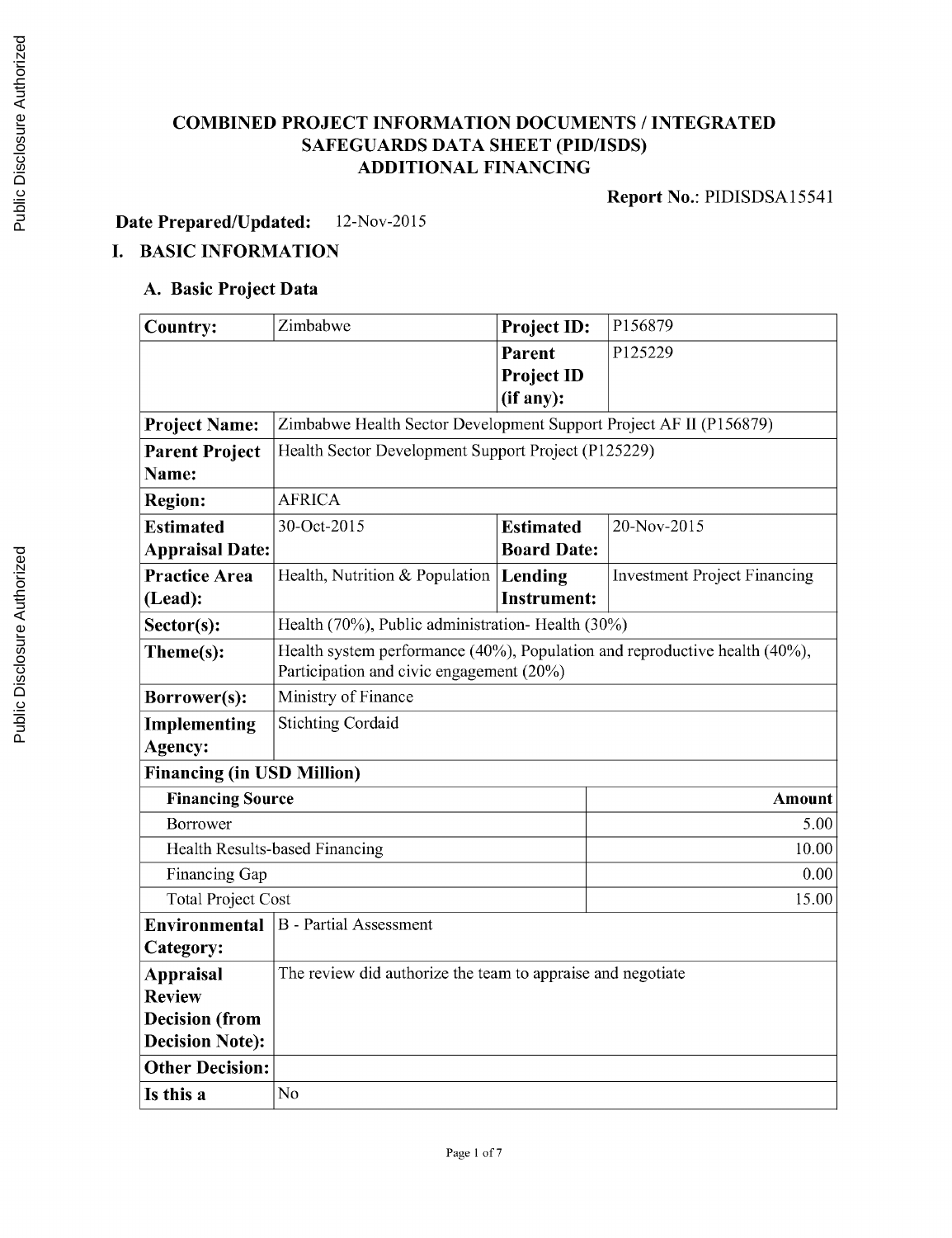| Repeater     |  |
|--------------|--|
| $ $ project? |  |

### **B. Introduction and Context**

### **Country Context**

In 2000, Zimbabwe's well-organized public service delivery system fell into steady decline toward near-collapse in **2008.** In eight years Gross Domestic Product **(GDP)** fell **by** more than *35* percent and per capita health expenditure plummeted. For a four-year period following **2009,** macro-economic stabilization improved government funding for social service delivery and development partner financing increased. This period of rapid recovery resulted in an average annual **GDP** growth of **10** percent between **2010** and 2012. However, in **2013 GDP** growth slowed and fell behind the sub-Saharan African average (World Bank *2015).*

Zimbabwe's poverty trends lag behind those of other countries in the region. One assessment of ten select urban areas reveals a Total Consumption Line Poverty rate of **70** percent (ZimVac 2012), and the corresponding figure is presumably higher in rural areas—where the majority of Zimbabwe's **13** million people live.

### **Sectoral and institutional Context**

The combined effects of the **HIV/AIDS** epidemic, which peaked in **1998,** and the socio-economic crises of **2000-2008** unraveled decades of impressive human development achievements. Prior to **2001,** Zimbabwe had one of the best health systems in sub-Saharan Africa. Reliable, functional infrastructure down to the village level ensured that through the late 1990s approximately **85** percent of Zimbabweans lived within **10** km of a health facility.

Zimbabwe will not achieve many health-related **2015 MDG** targets. At least **70** percent of annual deaths in Zimbabwe are attributable to communicable, maternal, perinatal and nutritional illness, and a rapidly growing burden of non-communicable diseases (NCDs) poses new threats. The maternal mortality ratio (MMR) declined from **960** deaths per **100,000** births (ZDHS **2010/11)** to 614 deaths per **100,000** births in 2014. The current rate remains unacceptably high in part because the **80** percent rate of institutional deliveries implies that a fifth of pregnant women still deliver at home **(MDG** *5).* Infant mortality increased from **51** deaths per **1,000** live births in **1990** to *55* in 2014 **(MDG** *5).* Under-five mortality increased from **76** per **1,000** live births in **1990** to 84 in 2010-11 and decreased to **75** in 2014 . The unmet need for family planning among married women aged 15-49 was 10.4 percent **(MDG** *5).*

Service coverage improved between **2009** and 2014, but lower quality of care and inequities in service utilization continue to disproportionately affect poor populations. With the **2009** economic recovery, social sector ministries managed to restore and maintain basic service delivery. However, the decline in government funding has transferred the financial burden onto patients in the form of user fees that obstruct poor people's access to health services. Although government policy is to provide free basic services-in particular maternal and child health services-many health institutions continue to collect user fees to partially cover their operational costs. While all population segments in Zimbabwe forgo healthcare due to financial constraints, poorer people typically rely on lower-quality low-level facilities while richer people are more likely to use provincial or central hospitals and private services.

Household out-of-pocket spending represented the largest share of all financing sources in **2010.**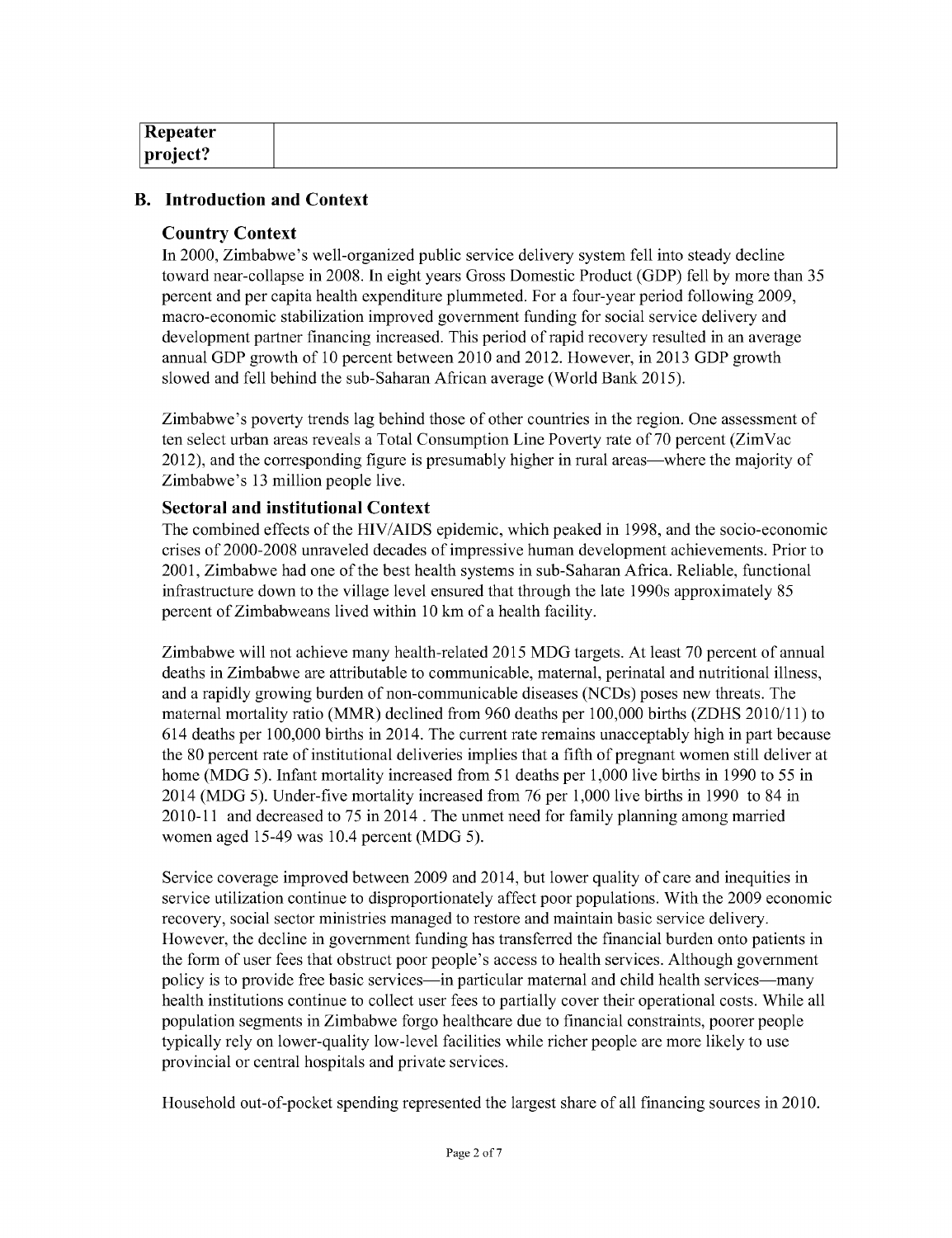Household out-of-pocket spending increased from **36** percent in 2001 to **39** percent of total health expenditures in **(2010** National Health Accounts). Less than **10** percent of the population has health insurance, of which employer-based health insurance accounts for **50** percent. Thus, most of the population, especially those not formally employed, remains vulnerable to financial shock from healthcare expenditures.

# **C. Proposed Development Objective(s)**

# **Original Project Development Objective(s) - Parent**

The Project Development Objective **(PDO)** is to increase coverage of key maternal and child health interventions in targeted ruraldistricts consistent with the Recipient's ongoing health initiatives.

# **Current Project Development Objective(s) - Parent**

The Project Development Objective **(PDO)** is to increase coverage of key maternal and child health interventions in targeted rural and urban districts consistent with the Recipient's ongoing health initiatives.

# **Key Results**

Select Key Results

(i) Percentage of births attended **by** skilled health personnel in a health institution in participating rural districts

(ii) Percentage of women aged *15-49* years in participating rural districts receiving during their first or repeat visits one of the modem family planning methods

(iii) Percentage of partographs correctly filled

(iv) Percentage of health facilities implementing Quality Improvement/Assurance model in participating rural districts

# **D. Project Description**

The Health Sector Development Support **(HSDS)** Project, also known as the Results Based Financing (RBF) Project, contributes to the implementation of government health policies **by:** (i) increasing poor households' demand for and utilization of priority maternal and child health (MCH) services **by** removing user-fees for select high impact MCH services; and (ii) operationalizing the Government of Zimbabwe's Results-Based Management Strategy. The project will now have an additional emphasis on strengthening the performance of health facilities including through continuous quality improvement **(CQI).**

The project supports the contracting of health facilities for the delivery of a specified package of essential MCH services. Facilities are paid on a fee-for-service basis based on quantity and quality of service delivery achieved in a given period. At the district level, hospitals receive performance based contracts to improve the quality of emergency obstetric newborn and pediatric care. District Health Executives (DHEs) are contracted to assess and support quality of care improvements during supervision of health centers. Remote facilities receive higher payments than non-remote ones for the delivery of the package of services. For all facilities in the scheme, an internal and external verification process audits the reported data on quality of services. Quarterly audits verify the quality of services provided based on a standard protocol that reflects prioritized quality of care measures.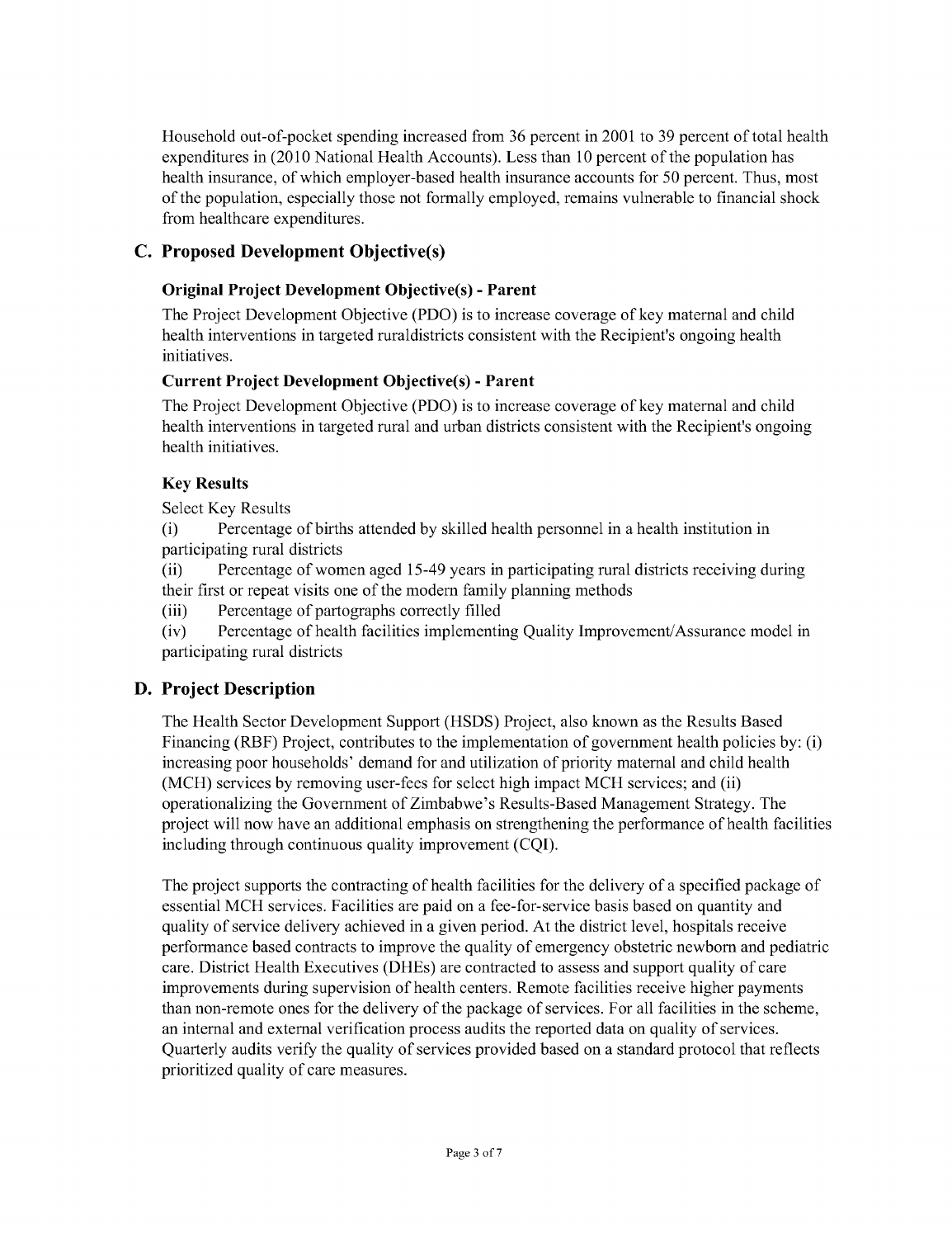The project is being implemented in **18** of **63** rural districts and two low-income urban pilot districts in the two largest cities. The project presently covers 4.1 million of Zimbabwe's **13.1** million population. Project results so far are encouraging: an impact evaluation has demonstrated significant effects of the RBF mechanism on improving priority health outcomes. While the entire country witnessed increases in coverage of services based on the **MICS** 2014 report, the rate of increase in RBF districts was faster. For example, RBF plus elimination of user fees increased the share of deliveries attended **by** a skilled provider **by 15** percentage points and deliveries taking place in a facility **by 13** percentage points in RBF districts compared to control districts.

### **Component Name**

**Component 1:** Delivery of Packages of Key Maternal, Child and Other Related Health Services

#### **Comments (optional)**

**a)** Supply-side RBF in **18** rural districts: supporting the delivery of packages of basic health services under results based service delivery contracts; supervision of such services to improve clinical quality of care; and introduction of **CQI;** and

**b)** Demand and supply-side RBF targeted at low-income urban districts to: protect the urban poor from the financial burden of MCH services; improve qualit

#### **Component Name**

Component 2: Management and Capacity Building in Results Based Financing

### **Comments (optional)**

This component currently supports interventions to strengthen the capacity of health service providers and health supervisors to provide and oversee health services through the provision of: (i) basic medical equipment and other related goods; and (ii) training and technical assistance to the Ministry of Health and Child Care **(MOHCC),** the Ministry of Finance and Economic Development (MOFED), and t

#### **Component Name**

Component **3:** Project Monitoring and Evaluation

#### **Comments (optional)**

This component supports project supervision, monitoring, documentation, reporting, evaluation and external verification. It finances development of mechanisms for the **MOHCC** in rural districts and City Health Services Departments to monitor the project's effect on equity. The Additional Financing will strengthen data management deficiencies observed within the **MOHCC** and the Project Implementing En

# **E. Project location and salient physical characteristics relevant to the safeguard analysis (if known)**

The project implementation will take place in **8** provinces in Zimbabwe with a focus on rural health facilities as well as the two main cities, Harare and Bulawayo.

### **F. Environmental and Social Safeguards Specialists**

Ruma Tavorath **(GENDR)**

#### **II. Implementation**

#### **Institutional and Implementation Arrangements**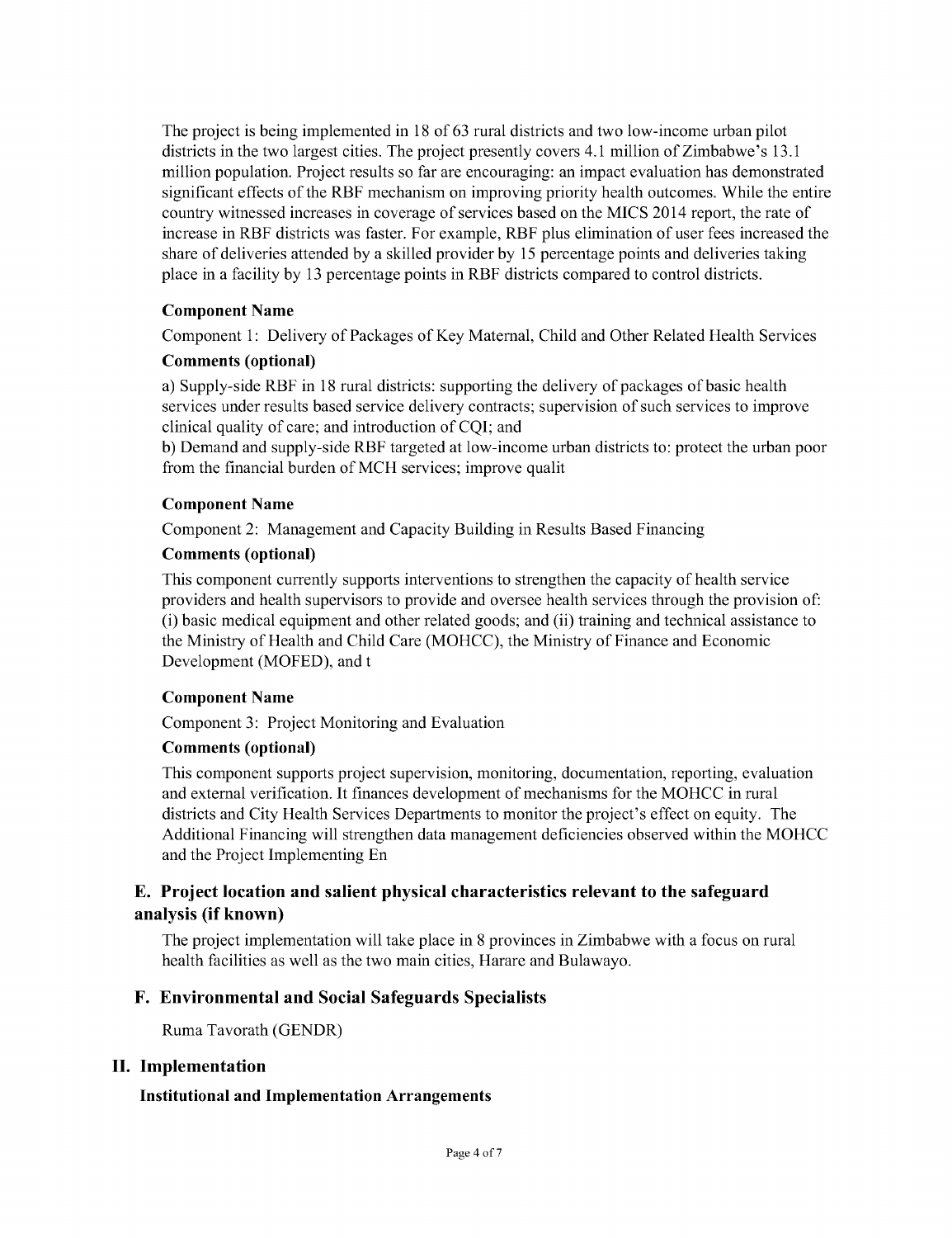The MOFED and **MOHCC** will continue to both lead the project's technical direction and provide management oversight. Original project governance, implementation arrangements and stakeholders will remain in place with Cordaid serving as the PIE. **A** priority of the Additional Financing is to support the GOZ to finalize a medium-term strategic vision of RBF as part of the broader national health financing strategy. The PIE will therefore maintain its additional mandate to build government capacity in RBF. The PIE will also continue to serve as the fund-holder for urban health services and will manage contracts.

| <b>Safeguard Policies</b>                         | Triggered?     | <b>Explanation (Optional)</b> |
|---------------------------------------------------|----------------|-------------------------------|
| <b>Environmental Assessment</b><br>OP/BP 4.01     | Yes            |                               |
| Natural Habitats OP/BP 4.04                       | No             |                               |
| Forests OP/BP 4.36                                | No.            |                               |
| Pest Management OP 4.09                           | No.            |                               |
| <b>Physical Cultural Resources</b><br>OP/BP 4.11  | No             |                               |
| Indigenous Peoples OP/BP<br>4.10                  | No.            |                               |
| Involuntary Resettlement OP/<br>BP 4.12           | N <sub>o</sub> |                               |
| Safety of Dams OP/BP 4.37                         | No.            |                               |
| Projects on International<br>Waterways OP/BP 7.50 | No             |                               |
| Projects in Disputed Areas OP/<br>BP 7.60         | No             |                               |

# **III. Safeguard Policies that might apply**

# **IV. Key Safeguard Policy Issues and Their Management**

### *A. Summary of Key Safeguard Issues*

**1. Describe any safeguard issues and impacts associated with the proposed project. Identify and describe any potential large scale, significant and/or irreversible impacts:**

None. This is category B project and implementation of health care waste management has been largely satisfactory.

### 2. **Describe any potential indirect and/or long term impacts due to anticipated future activities in the project area:**

None.

### **3. Describe any project alternatives (if relevant) considered to help avoid or minimize adverse impacts.**

None. The project actually strengthens adherence to best practices in the management of health care waste from health facilities.

# **4. Describe measures taken by the borrower to address safeguard policy issues. Provide an assessment of borrower capacity to plan and implement the measures described.**

Borrower has an existing health care waste management plan.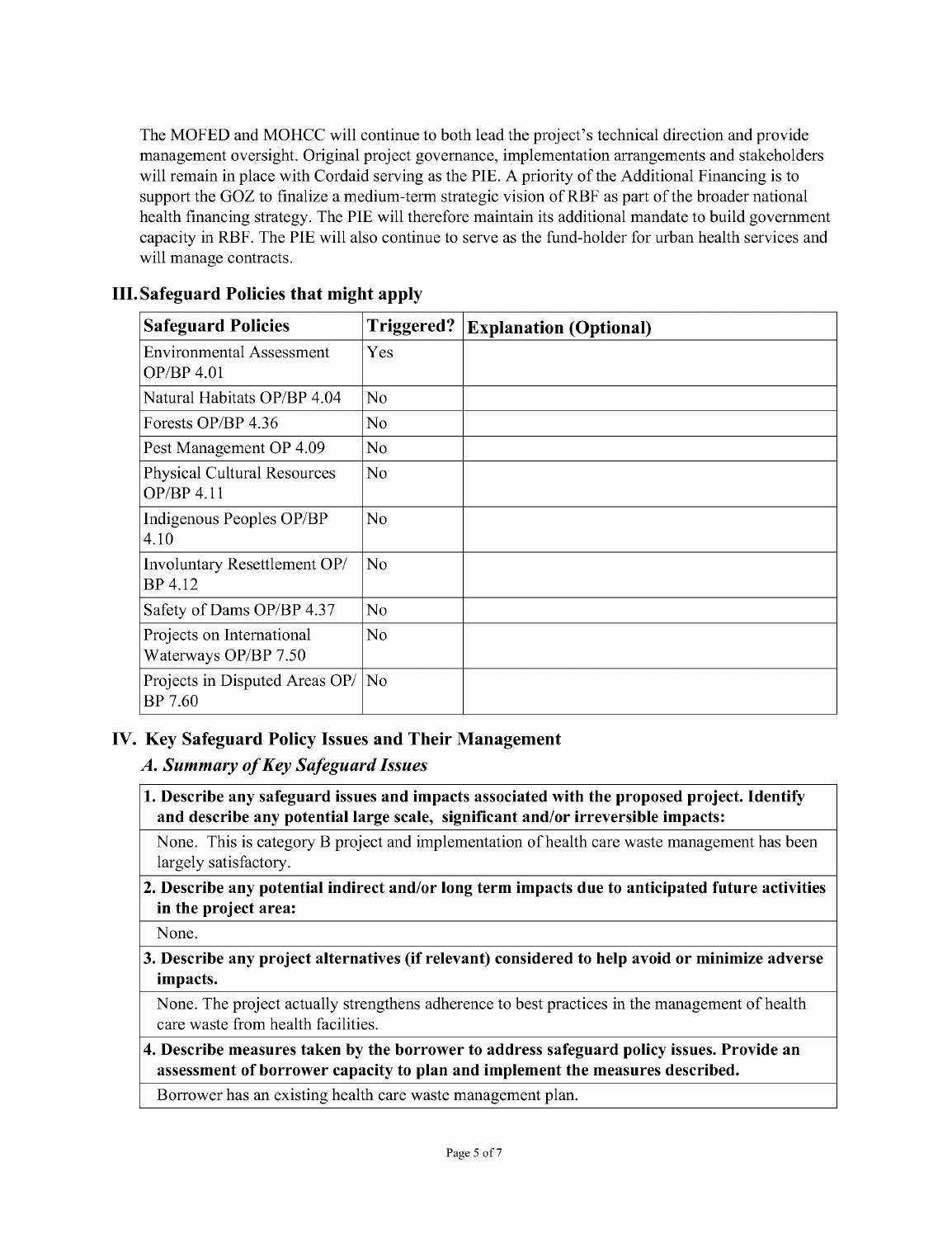### *5.* **Identify the key stakeholders and describe the mechanisms for consultation and disclosure on safeguard policies, with an emphasis on potentially affected people.**

Key stakeholders include: (i) health workers and (ii) communities served **by** health facilities contracted under the project. Health care waste plan was discolosed when the original project was approved in **2011.**

# *B. Disclosure Requirements*

| Environmental Assessment/Audit/Management Plan/Other                                                                                                                                                                 |                |
|----------------------------------------------------------------------------------------------------------------------------------------------------------------------------------------------------------------------|----------------|
| Date of receipt by the Bank                                                                                                                                                                                          | $18$ -Apr-2011 |
|                                                                                                                                                                                                                      |                |
| Date of submission to InfoShop                                                                                                                                                                                       | 26-May-2011    |
| For category A projects, date of distributing the Executive<br>Summary of the EA to the Executive Directors                                                                                                          | ////           |
| "In country" Disclosure                                                                                                                                                                                              |                |
|                                                                                                                                                                                                                      |                |
| Comments:                                                                                                                                                                                                            |                |
| If the project triggers the Pest Management and/or Physical Cultural Resources policies, the<br>respective issues are to be addressed and disclosed as part of the Environmental Assessment/<br><b>Audit/or EMP.</b> |                |

**If in-country disclosure of any of the above documents is not expected, please explain why:**

# *C Compliance Monitoring Indicators at the Corporate Level*

| <b>OP/BP/GP 4.01 - Environment Assessment</b>                                                                                                                                      |                            |                   |                |      |  |
|------------------------------------------------------------------------------------------------------------------------------------------------------------------------------------|----------------------------|-------------------|----------------|------|--|
| Does the project require a stand-alone EA (including EMP)<br>report?                                                                                                               | Yes $\lceil \times \rceil$ | $\rm No$ $\lceil$ | -1             | NA [ |  |
| If yes, then did the Regional Environment Unit or Practice<br>Manager (PM) review and approve the EA report?                                                                       | $Yes \lceil \times \rceil$ | $\rm No$ $\lceil$ | -1             | NA [ |  |
| Are the cost and the accountabilities for the EMP incorporated<br>in the credit/loan?                                                                                              |                            | $\overline{N}$ o  |                | NA [ |  |
| The World Bank Policy on Disclosure of Information                                                                                                                                 |                            |                   |                |      |  |
| Have relevant safeguard policies documents been sent to the<br>World Bank's Infoshop?                                                                                              | Yes $\lceil \times \rceil$ | $\rm No$ $\lceil$ |                | NA [ |  |
| Have relevant documents been disclosed in-country in a public<br>place in a form and language that are understandable and<br>accessible to project-affected groups and local NGOs? | Yes $\lceil \times \rceil$ | $\rm No$ $\lceil$ | -1             | NA I |  |
| <b>All Safeguard Policies</b>                                                                                                                                                      |                            |                   |                |      |  |
| Have satisfactory calendar, budget and clear institutional<br>responsibilities been prepared for the implementation of<br>measures related to safeguard policies?                  | Yes $\lceil \times \rceil$ | $\rm No$ $\lceil$ |                | NA   |  |
| Have costs related to safeguard policy measures been included<br>in the project cost?                                                                                              | Yes [ $\times$ ]           | $\overline{N}$ o  |                | NA [ |  |
| Does the Monitoring and Evaluation system of the project                                                                                                                           |                            | $\overline{N}$ o  | $\blacksquare$ | NA   |  |